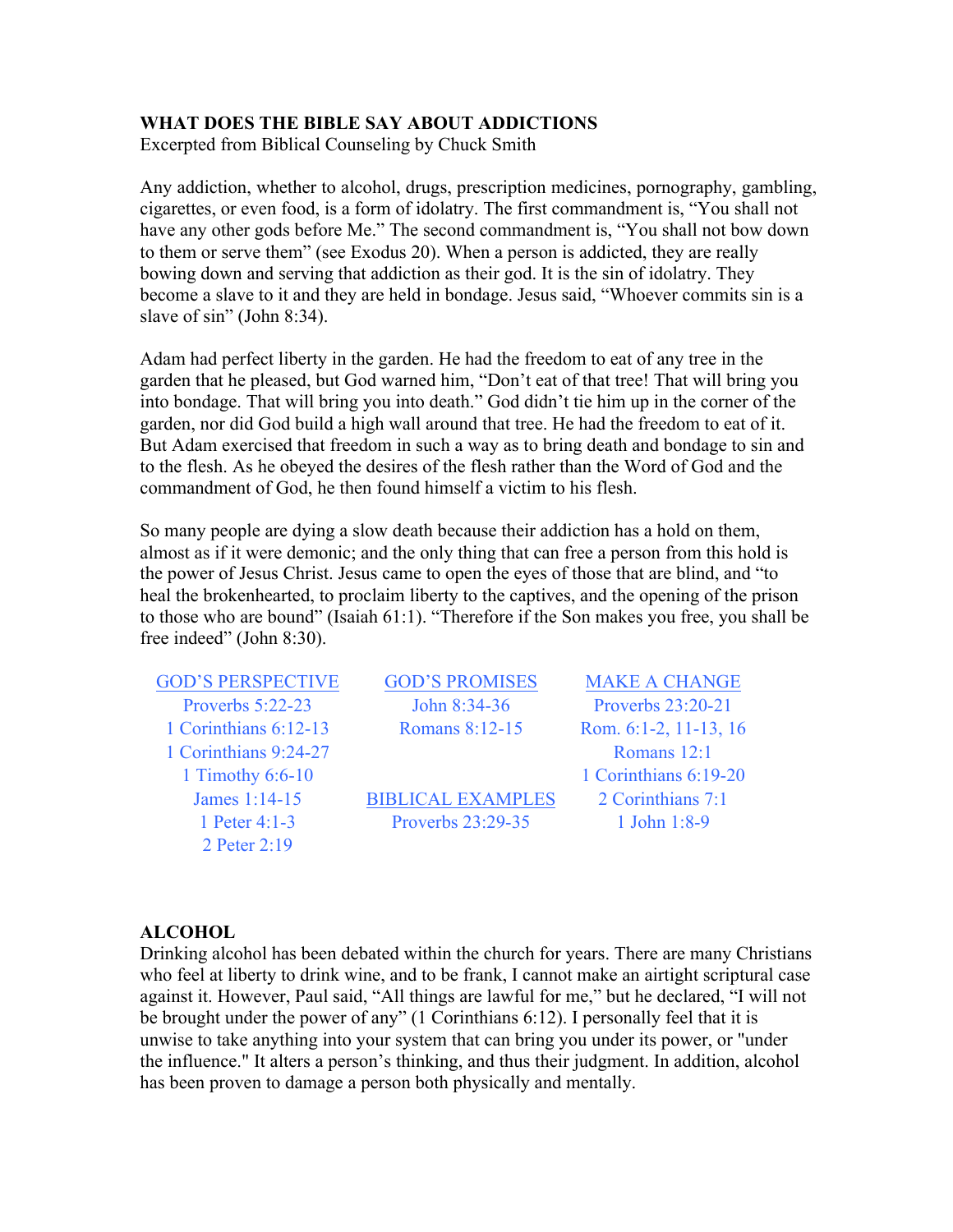There is a thirst within the spirit that can't be satisfied with material or emotional things. Only a meaningful relationship with God can satisfy that yearning within. Sometimes people seek to drown this thirst with alcohol. Ironically, all they're doing is creating a fuzzy mind so they won't have to think about it. But when they sober up, the thirst is still there. By turning to the bottle, an alcoholic only creates new problems greater than the first.

If you will turn your life over to Jesus, He will set you free from that which is destroying you. More than that, He'll bring you satisfaction; He'll fill your thirsty soul. Be filled with the Spirit of God and you will find that which your soul and spirit are longing after.

Though it may be lawful, I believe you're better off not to drink or ingest anything that can bring you under its influence. Live a life that's completely consecrated and committed to God. The Bible says, "Wine is a mocker, strong drink is raging: and whosoever is deceived thereby is not wise" (Proverbs 20:1 KJV).

GOD'S PERSPECTIVE GOD'S PROMISES MAKE A CHANGE Galatians 5:19-21 2 Corinthians 7:1

Proverbs 20:1 John 7:37-38 Proverbs 23:20-21 Proverbs 21:17 John 8:36 Luke 21:34 Proverbs 23:29-32 1 Corinthians 10:13 Romans 13:12-14 Isaiah 5:11, 22 2 Corinthians 5:17 1 Corinthians 5:11

Habakkuk 2:15 1 Corinthians 6:19-20 Ephesians 5:18-21

**For those who serve in ministry:**

GOD'S PERSPECTIVE MAKE A CHANGE 1 Timothy 3:8-9 2 Timothy 2:4 Titus 1:7-9

### **ANGER**

Are you quick-tempered or quick to "fly off the handle" when something doesn't go right? The only thing some people are ever going to know about Jesus Christ is what they see in you. How do you represent Jesus? Do you represent Him as being upset, mad or angry over small annoyances?

The only way we can really be His representative is through the power of the Holy Spirit. We can spend our lives thinking about all of the things that make us upset, or we can spend our lives thinking of God's lovingkindness, goodness, mercy, and grace—and extending that to others. Proverbs 19:11 reads, "The discretion of a man makes him slow to anger, and his glory is to overlook a transgression." It's the discretion of a man to put off his anger, and it is his glory to pass over a transgression. Love covers a multitude of sins. Don't respond or react in anger to a situation. Defer that action until your anger has subsided. Then, many times, once it's subsided, you'll say, "Well, what difference does it make? Nobody was hurt." This is a good rule for driving the freeways. Overlook someone's transgression, rather than get frustrated and stew over the matter.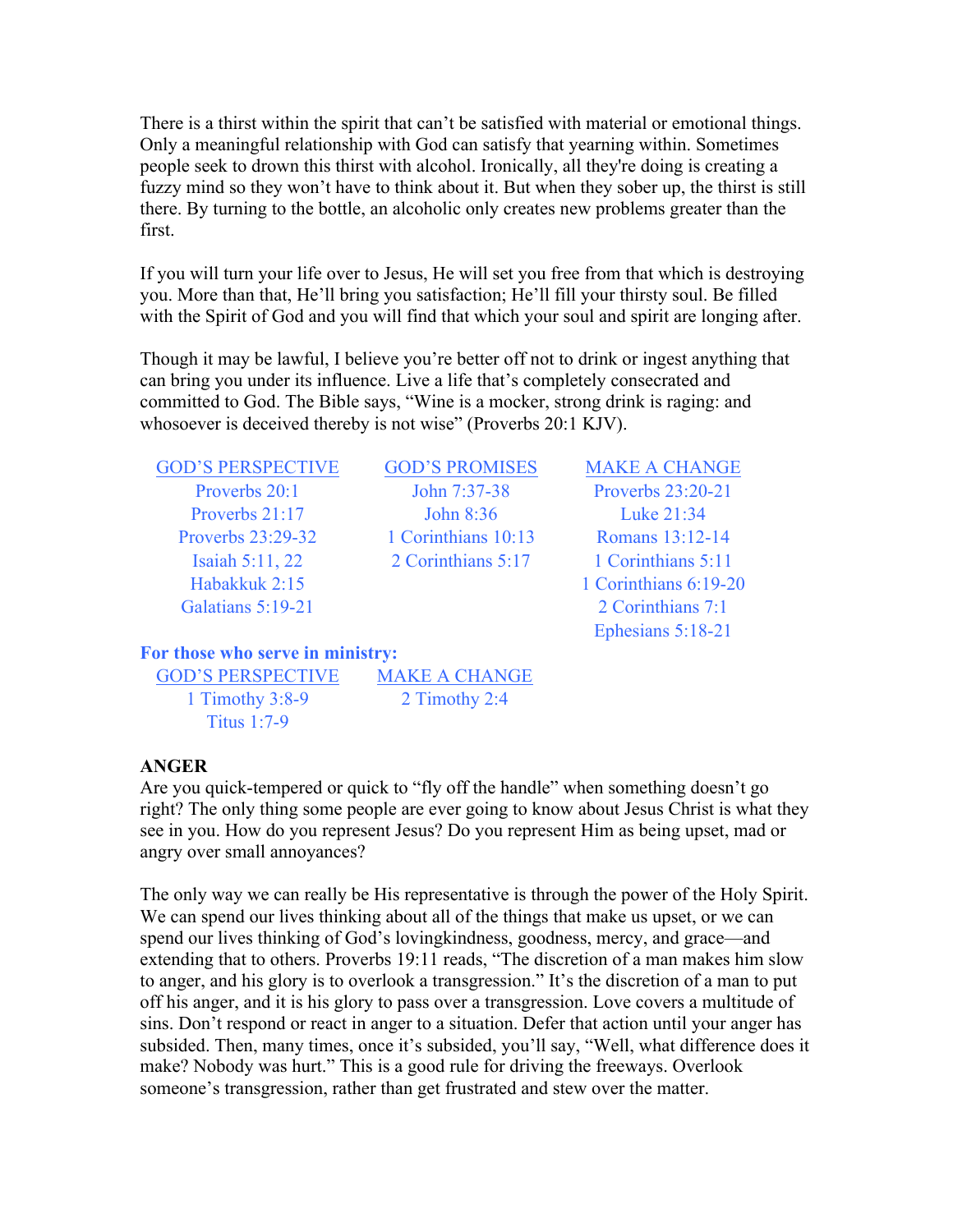The next time something upsets you, don't react. Instead, I would exhort you to just count your blessings and be thankful for what God has done. And then let your heart rejoice in His goodness.

| <b>GOD'S PERSPECTIVE</b> | <b>GOD'S PROMISES</b> | <b>MAKE A CHANGE</b> |
|--------------------------|-----------------------|----------------------|
| Proverbs 10:12           | <b>Romans</b> 12:19   | Psalm $37:8$         |
| Proverbs $12:16$         |                       | Proverbs 22:24-25    |
| Proverbs 14:17, 29       |                       | Luke 6:28-29         |
| Proverbs 15:1            |                       | Eph. 4:26-27, 30-32  |
| Proverbs 19:11           |                       | Colossians 3:8       |
| Proverbs 25:28           |                       | James 1:19-20        |
| Proverbs 29:22           |                       |                      |
| Ecclesiastes 7:8-9       |                       |                      |
| Galatians 5:19-21        |                       |                      |

#### **DEPRESSION**

Depression doesn't just hurt you; it also hurts everyone around you. There is nothing more depressing than talking to a person who is depressed, sometimes lasting weeks, months, and even years. Everything you suggest that might help, they return with a negative statement and attitude. You do your best to lift them up out of it but it seems they have brought you down instead. But there is a cure.

When we're miserable and think despairing and hopeless thoughts, we can literally dig our own grave. But by setting our minds upon the Lord, we come into a whole new state of consciousness. No longer one of total despair and hopelessness, but one of victory and hope. And that's what Jeremiah did. He changed his thought patterns from, "Oh, woe is me and there's no one to help me" to thinking, "Through the LORD'S mercies we are not consumed, because His compassions fail not. They are new every morning; great is Your faithfulness" (Lamentations 3:22-23). You can get into this self-pity mode very easily by concentrating upon yourself, but as you begin to think about the Lord it will lift you up right out of the deepest depression.

| <b>GOD'S PROMISES</b> | <b>MAKE A CHANGE</b> | <b>BIBLICAL EXAMPLES</b> |
|-----------------------|----------------------|--------------------------|
| Psalm 147:3           | Psalm 27:13-14       | Job 1:20-22              |
| Romans $5:3-5$        | Psalm 37:3-7         | $Job 2:6-10$             |
| 2 Corinthians 1:3-4   | <b>Psalm 42:5</b>    | 2 Corinthians 12:9-10    |
| 2 Corinthians 4:16-18 | Proverbs 3:5-6       |                          |
| 2 Corinthians 12:10   | Romans 12:2          | <b>PRAYER</b>            |
| Ephesians 3:16-19     | 1 Corinthians 15:58  | Psalm 16:7-8             |
| <b>Titus 3:5-6</b>    | Philippians 3:1      | Psalm 55:16-18           |
| James 1:2-8           | Philippians 4:4      | Psalm 73:26              |
|                       |                      | Lam. 3:17-18, 21-26      |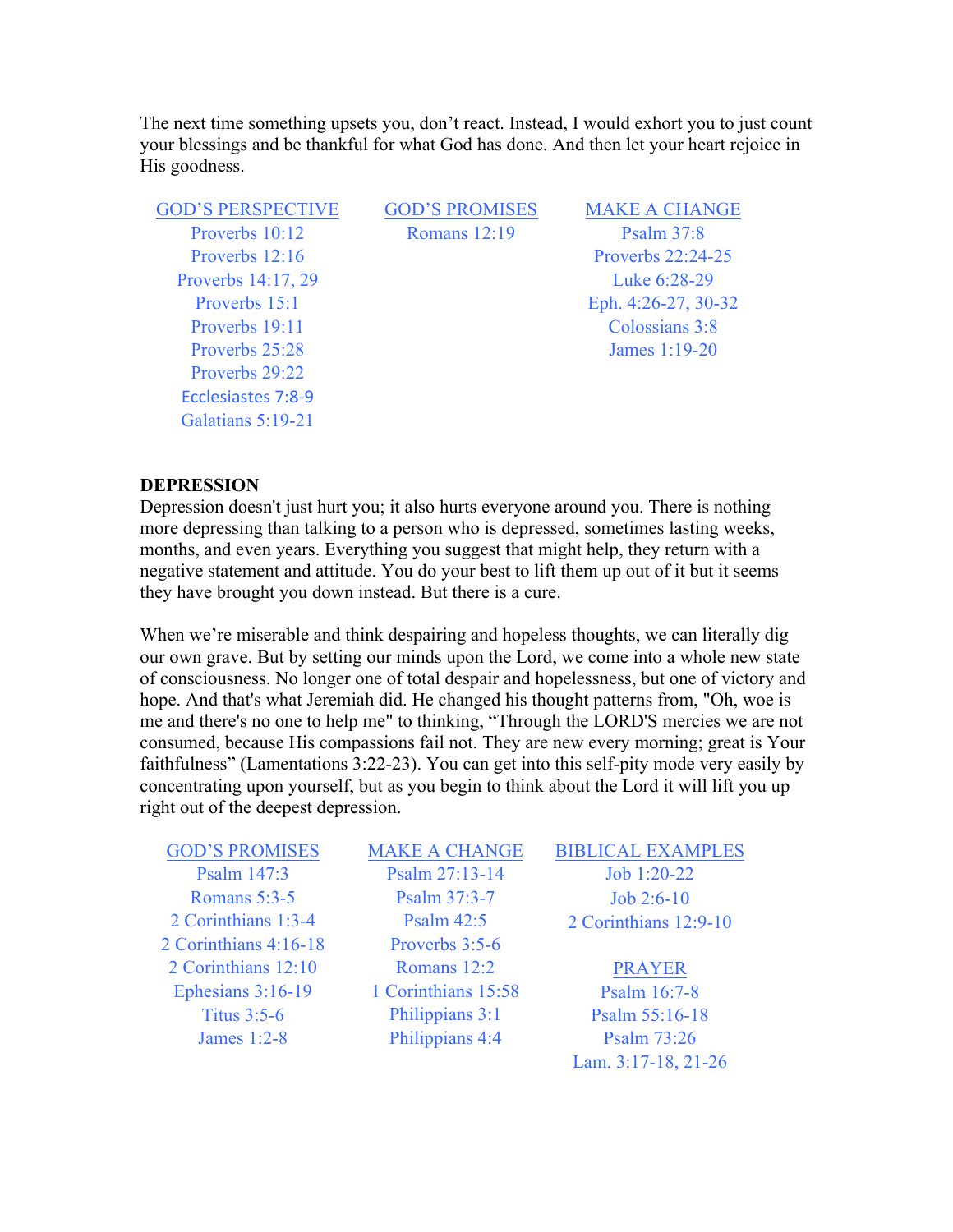#### **DRUGS**

The word "sorcery" stems from the root word *pharmakeia*, which is also translated as witchcraft. When we find sorcery or witchcraft in the Bible, it refers to the use of drugs for hallucinogenic or mind-altering purposes, like narcotics. God's law strictly prohibits drug abuse because when you allow the abuse of narcotics to reside in your life, it will ultimately destroy you. Narcotics are very insidious. The very first thing a narcotic will do is attack a person's willpower to resist. People can become hooked so quickly. Narcotic abuse then destroys good judgment and sensitivity to right and wrong, and people soon find themselves doing things they would have been appalled and shocked at before.

One of the most devastating effects of drug abuse is becoming enslaved to the drugs. Satan loves to take a person captive, holding them as a hostage against their will. Paul wrote to Timothy, "that they may come to their senses and escape the snare of the devil, having been taken captive by him to do his will" (2 Timothy 2:26). Satan does not fight fairly or by the rules. But thank God, Jesus Christ came to set at liberty those who were captive, and to open the prison doors to those who are bound.

The power of Jesus Christ can break the hold that Satan has upon someone bound by drug addiction, "to open their eyes, in order to turn them from darkness to light, and from the power of Satan to God, that they may receive forgiveness of sins and an inheritance among those who are sanctified by faith in Jesus" (Acts 26:18). That's what the gospel is all about, freeing people from the power of darkness.

GOD'S PERSPECTIVE GOD'S PROMISES MAKE A CHANGE Isaiah 47:9 Galatians 5:19-21 Revelation 21:6-8

1 Samuel 15:23 Revelation 22:14-15 Ephesians 5:18

Psalm 52:7 1 Corinthians 6:12

Ezekiel 18:30-32 BIBLICAL EXAMPLE Malachi 3:5 Revelation 9:20-21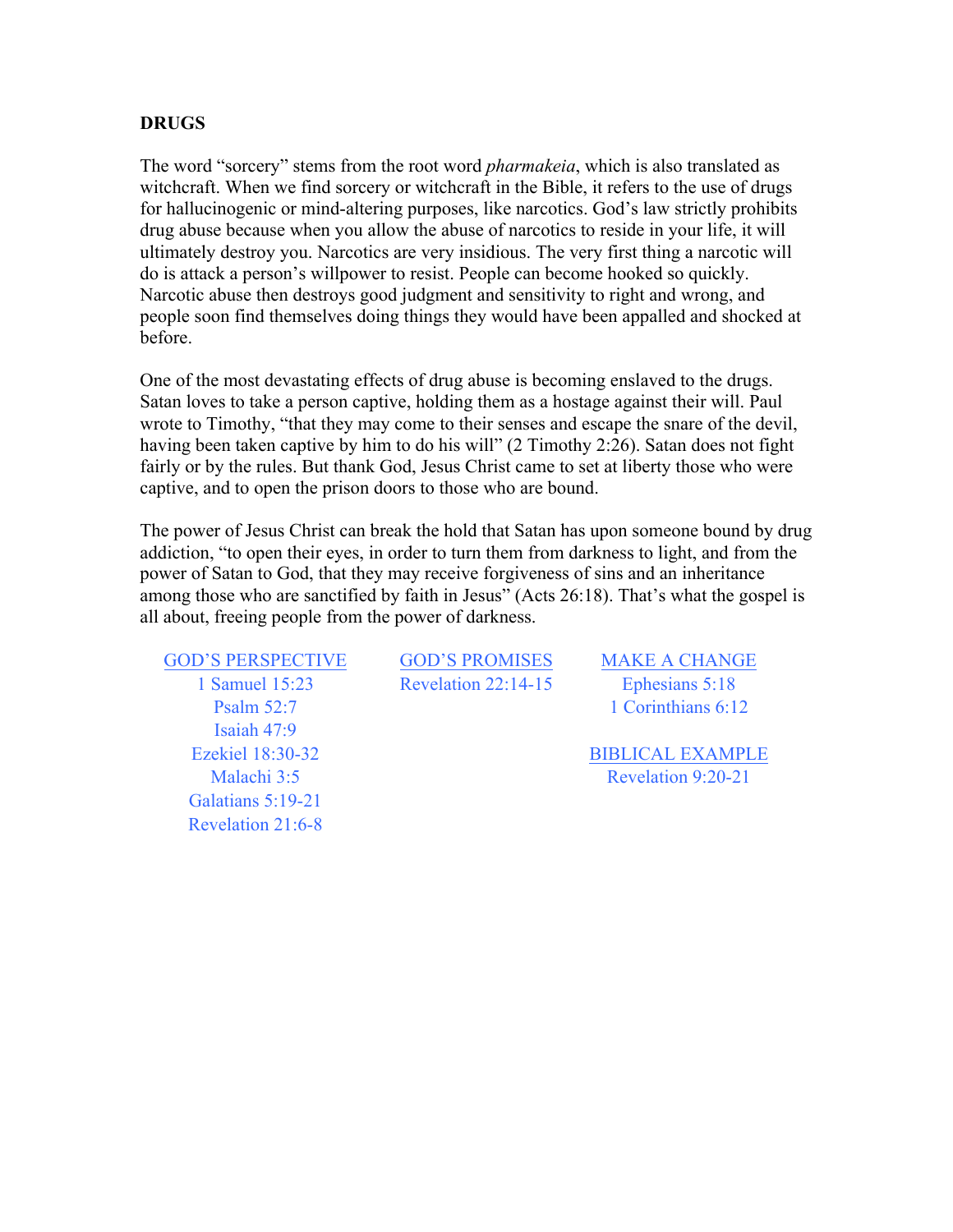### **FOOD**

Jesus warns us concerning the last days before His return, that we should be careful not to be caught unaware or by surprise as the result of surfeiting, which is eating and drinking too much (Luke 12:45-46). Eating and drinking too much can cloud our judgment. Solomon warned, "It'll bring you to poverty, son."

In the book of Leviticus God gave extensive instructions to the children of Israel concerning what they could and could not eat. Today you can find an interesting book written by Dr. S. I. McMillen called *None of These Diseases*, which explains the medical reasons for these dietary laws and cleansing rituals.

I don't think that we can load ourselves up with junk food and ask God to give us a healthy body. That's inconsistent. When my friends and I used to drive home from Bible school, we would stop by the market and buy a gallon of ice cream, a pint of whipped cream, chocolate syrup, and bananas. Then we would get home and I would whip up a quick banana cream pie. As we sat down to devour it, the guys would look at one another and say, "Who's going to ask the blessing?" I'd say, "You've got to be kidding. You can't in all good conscience ask God to bless this. Just eat it and suffer the consequences." Don't ask God to bless what you know isn't good for you. Once in a while dessert is fine, but it's foolish to eat like that all the time and expect God to bless you with strength and health.

Paul wrote, "Therefore, whether you eat or drink, or whatever you do, do all to the glory of God" (1 Corinthians 10:31). What a great bottom line principle this is! If we do not grasp anything else, God help us to grasp this truth. The purpose of our existence is to live for His glory. Let this one question be uppermost in our minds whether or not we should or shouldn't do something: Can I do it for the glory of God?

Today maybe you are in the bondage of surfeiting and it has a hold on your life. You can see it is destroying you, and you're somehow unable to get free. "All things are lawful for me," Paul said, "but I will not be brought under the power of any" (1 Corinthians 6:12). Many times people foolishly exercise their liberty in doing things that bring them into bondage. Don't use your liberty as an occasion for the flesh, because if you do, it'll destroy you. Surrender your life over to Jesus and He will set you free from that which is destroying you. More than that, He'll satisfy your hungry and thirsty soul.

GOD'S PERSPECTIVE GOD'S PROMISES MAKE A CHANGE Proverbs 23:19-21 Romans 12:1 Luke 12:40-46 PRAYER Galatians 5:16 John 4:34 Philippians 4:13 1 Peter 4:1-2 John 8:36 1 Corinthians 3:16-17 1 Corinthians 6:12-13

Psalm 81:10 1 Corinthians 10:13 Proverbs 23:2

Proverbs 25:16 BIBLICAL EXAMPLE 1 Corinthians 6:19-20 Matthew 6:25 **Daniel 1:8-14** 1 Corinthians 9:27

Matthew 26:41 1 Corinthians 10:31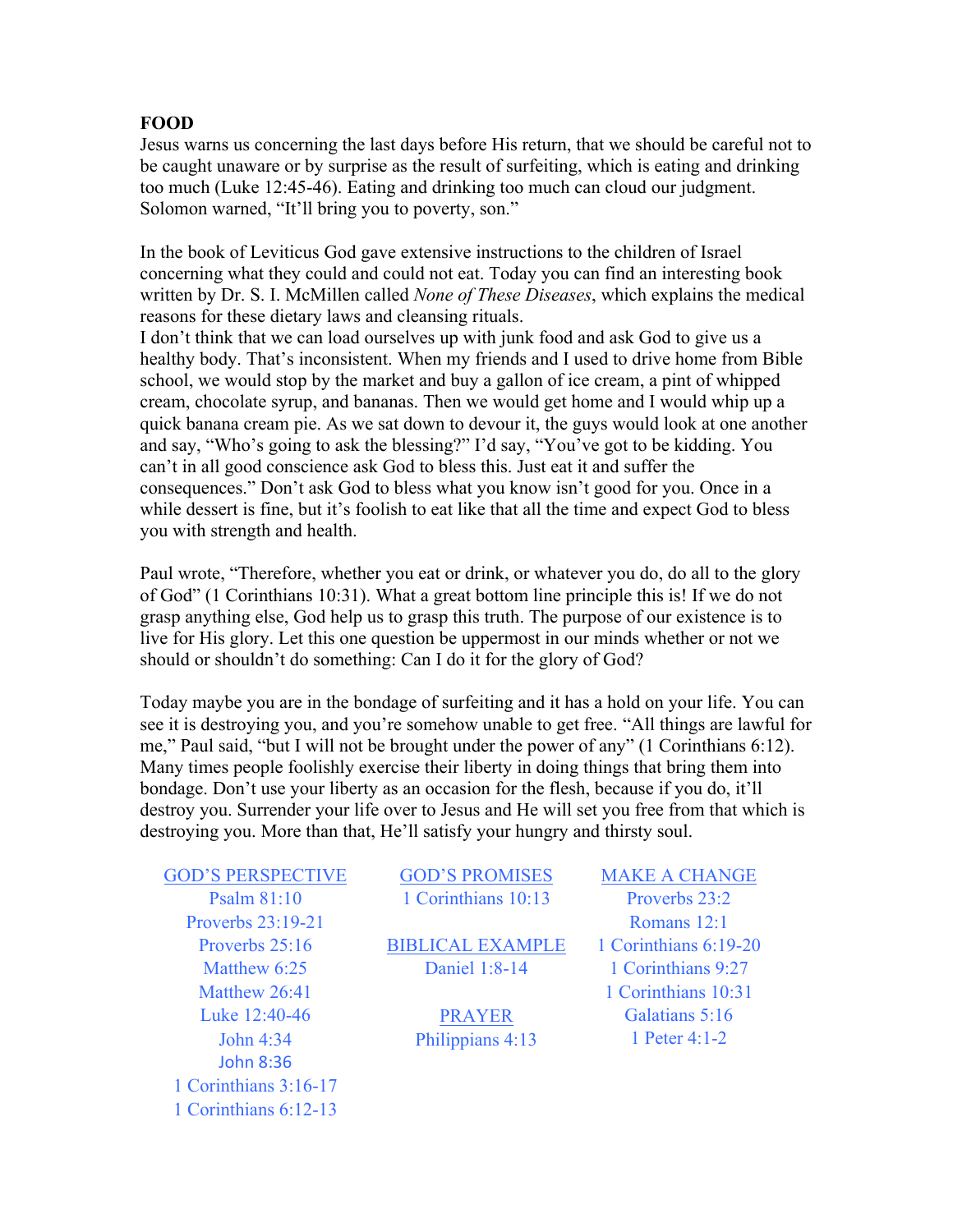#### **FORNICATION**

Fornication is having sexual relations outside of marriage. The world terms it "making love." However, it's not an act of love at all; it's an act of lust. A person who entices someone else into the act of fornication is selfish since they are not considering the other person, but only thinking about satisfying their own desire. Fornication is a very unloving act and it is only by Satan's deception that a person would think of it as an act of love.

To the Christian who commits the sin of fornication, Paul writes, "Do you not know that your bodies are members of Christ? Shall I then take the members of Christ and make them members of a harlot? Certainly not!" (1 Corinthians 6:15). Jesus took it a step further, "You've heard that it was said, 'You shall not commit adultery.' But I say to you that whoever looks at a woman to lust for her has already committed adultery with her in his heart" (Matthew 5:27-28). Jesus looks at the heart—you're guilty even if you haven't actually committed fornication.

You see, if a person goes around lusting in his mind but never actually gives in, that man would be self-righteous. "I've never committed adultery. I've never committed fornication." But in his heart, he has. Now if he were to say, "Oh God, I have impure thoughts. God, I'm an unclean man. Help me, God," he then casts himself on the mercy of God. And in so doing that man will attain the righteousness imputed to Jesus Christ by his faith to overcome those lustful thoughts and live a Christlike life.

| <b>GOD'S PERSPECTIVE</b> | <b>GOD'S PROM</b>      |
|--------------------------|------------------------|
| Proverbs 5:20-23         | Isaiah 55:7            |
| Proverbs 6:23-25         | 1 John 1:9             |
| Proverbs 7:4-5           | <b>Revelation 22:1</b> |
| Matthew 15:19-20         |                        |
| Mark 7:21-23             | <b>BIBLICAL EXA</b>    |
| 1 Corinthians 6:9-11     | <b>Revelation 2:</b>   |
| Galatians 5:19-21        |                        |
| Hebrews 13:4             | <b>PRAYER</b>          |

# GOD'S PROMISES MAKE A CHANGE **Isaiah 55:7** Acts 15:20, 29

BIBLICAL EXAMPLE 1 Timothy 4:12  $Revelation 2:14$  2 Timothy 2:22

Psalm 51:7, 10

1 John 1:9 1 Corinthians 6:18 Revelation  $22:14-15$  Ephesians  $5:3-5$ Colossians 3:5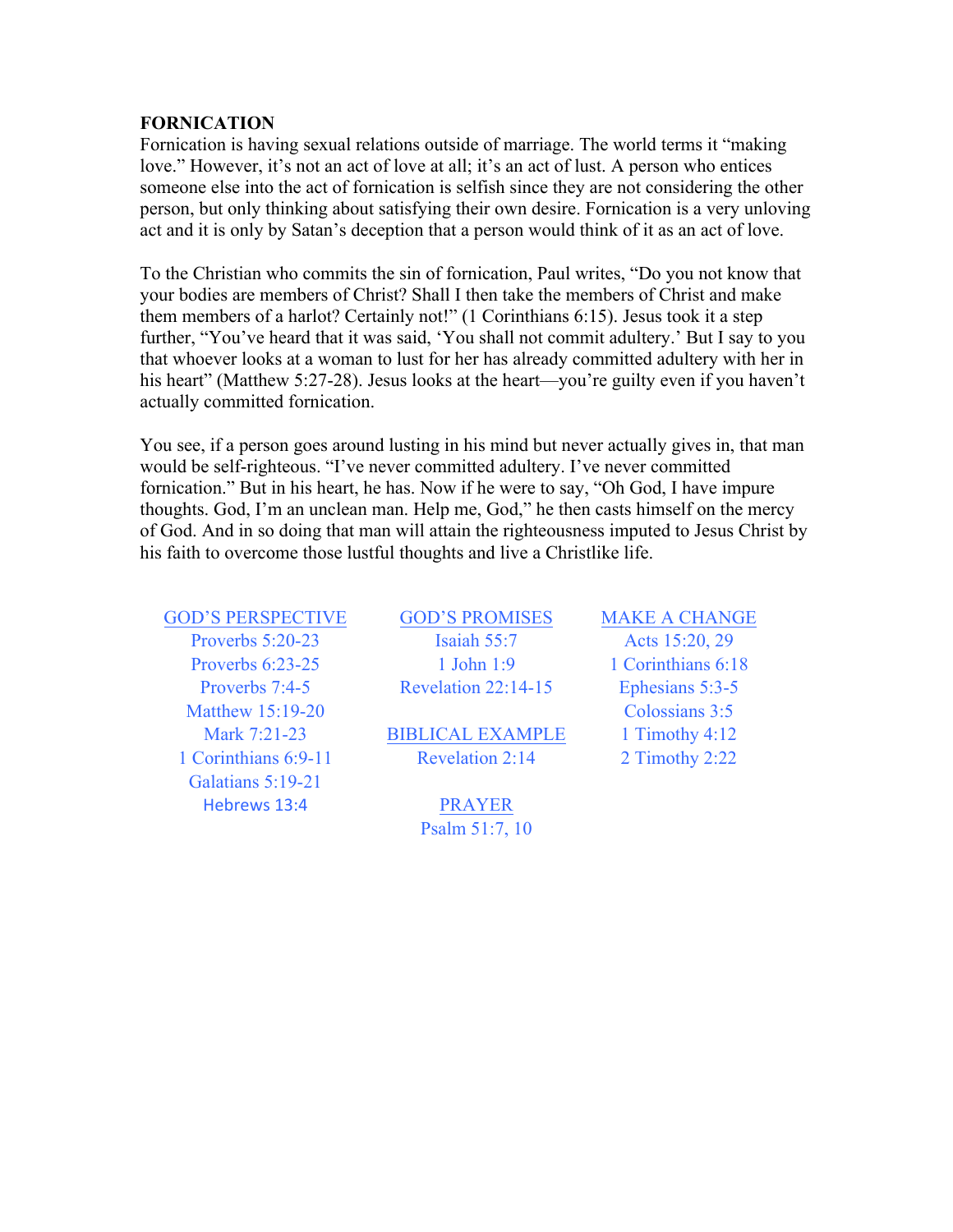### **GAMBLING**

Gambling has an addictive capacity. A man can find himself under the dominion of this addiction and under its power so quickly. You see, a person who is involved in sinful iniquitous practices, such as gambling, is actually yielding himself as a servant unto sin.

The Bible says, "Do you not know that to whom you present yourselves slaves to obey, you are that one's slaves whom you obey, whether of sin leading to death, or of obedience leading to righteousness?" (Romans 6:16). A person who has a gambling addiction is a servant of Satan. The moment he gives himself over to this sin, he comes under the power of Satan. And once he is under Satan's power, he will not let go. The power of Satan is greater than a man's power to resist. Only Jesus Christ can free a man from sin.

The psalmist very wisely prayed, "Lord, do not let any iniquity have dominion over me" (Psalm 19:13). And thus if there is anything that has the capacity of bringing you under its influence or under its power, it is wise to exercise your liberty to avoid it.

GOD'S PERSPECTIVE GOD'S PROMISES MAKE A CHANGE Matthew 6:24 1 Corinthians 6:12 1 Timothy 6:6-10 PRAYER

Exodus 20:17 Matthew 6:33 Luke 12:15 Proverbs 23:4-5 1 Corinthians 10:13 1 Corinthians 10:31 Proverbs 28:22 Hebrews 13:5 Galatians 5:1 Ecclesiastes 5:10 1 Peter 5:2-4 Colossians 3:2, 5-7

Ezekiel 33:31 1 Timothy 6:17

Psalm 19:13 Proverbs 30:8-9

### **HOMOSEXUALITY**

The prophet Ezekiel tells us the sin of Sodom started with pride, abundance, idleness, and they neglected the poor and needy. (Ezekiel 16:49-50). The term "sodomy," is the obvious sin of Sodom. But as God looked into these men's hearts and analyzed Sodom's sin, He saw its more subtle form, the roots before it bore fruit.

God emphasized that the sin of Sodom was actually pride. Pride is thinking of yourself more highly than you should; it is an exalted opinion of yourself. So many times we look at the blessings that God has granted to us, and we act as though our genius, abilities, or wit have brought God's favor and blessings upon our lives, not realizing that if we have anything worthwhile and good within us, it has come from God.

There are certain roots of sin that when tolerated will germinate into vile fruit. Homosexuality and sodomy were actually the final manifestations of the people's sins. Their sins of pride had been germinating under the soil for a long time before being manifested in its final form.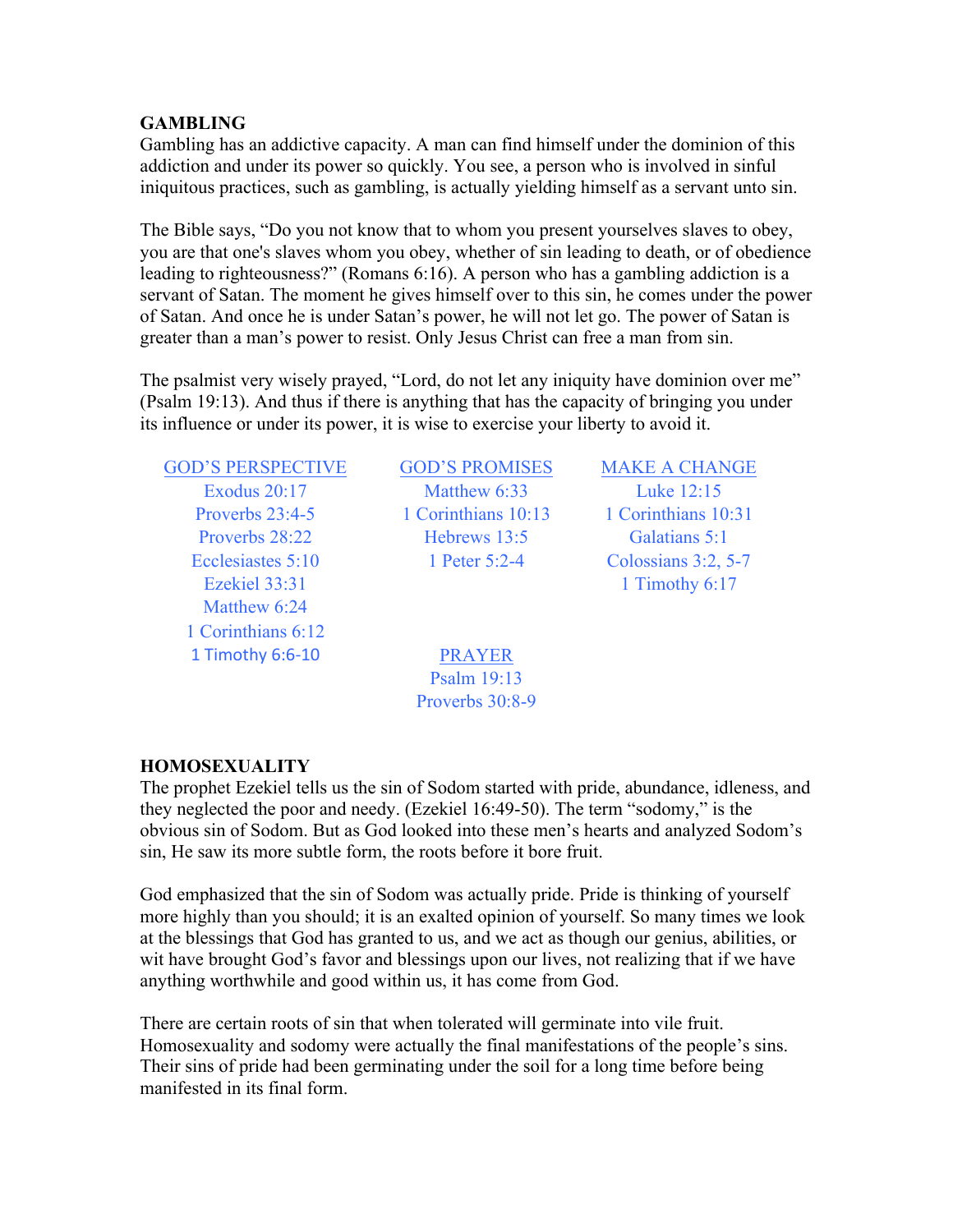God created the sex drive within us basically to become the highest form of expression of love between a husband and a wife who have pledged themselves exclusively to each other, and through its fruit the procreation and the perpetuation of mankind. It is not designed for one's own delight or pleasure, but rather a beautiful gift to be shared between a husband and wife. The Bible is very clear that homosexuality is something that is opposed to God. Those who are practicing homosexuality have chosen to live after the flesh rather than to walk in the Spirit. The Bible says it is sin; it is not to be accepted nor tolerated. It is something to be dealt with.

None of us are immune from problems with our flesh. There is a battle whether or not I am going to be controlled by my flesh or allow my spirit to be in subjection and harmony with God's Spirit. If you regularly attend church and you are engaged in sinful practices, don't be deceived into thinking that your church attendance is going to cover your sin. If it supersedes your commitment to Jesus Christ, it is all a form of pride and idolatry, and you will not inherit the kingdom of God.

Paul wrote, ''The wrath of God is revealed from heaven against all ungodliness and unrighteousness of men, who suppress the truth in unrighteousness," for "although they knew God, they did not glorify Him as God." You see, men became proud. They didn't give God the glory and the credit for what He had done, but "their foolish hearts were darkened. Professing to be wise, they became fools…and worshiped and served the creature rather than the Creator, who is blessed forever" For this reason God gave them over to a mind that was void of God, and ultimately God gave them up to all kinds of vile practices such as the sin of homosexuality (see Romans 1:18, 21, 22, 25).

GOD'S PERSPECTIVE GOD'S PROMISES MAKE A CHANGE Proverbs 18:12 2 Peter 2:4-10 Proverbs 21:4 Matthew 19:4-5 Psalm 119:133 Romans 1:24-32 Romans 2:8 1 Corinthians 6:9-11 Ephesians 5:31 Jude 4, 6-7

Gen. 1:27; 2:24; 5:2 **Psalm 138:6** 1 Corinthians 6:9-11 Leviticus 18:1, 22 Proverbs 11:21 Ephesians 4:20-24 Leviticus 20:13 1 Corinthians 10:13 1 Peter 5:5 Ezekiel 16:49-50 2 Corinthians 5:17 Proverbs 16:5 2 Timothy 1:7

Isaiah 3:9 BIBLICAL EXAMPLE PRAYER Obadiah 1:3 Genesis 19:4-5; 24-25 Psalm 19:13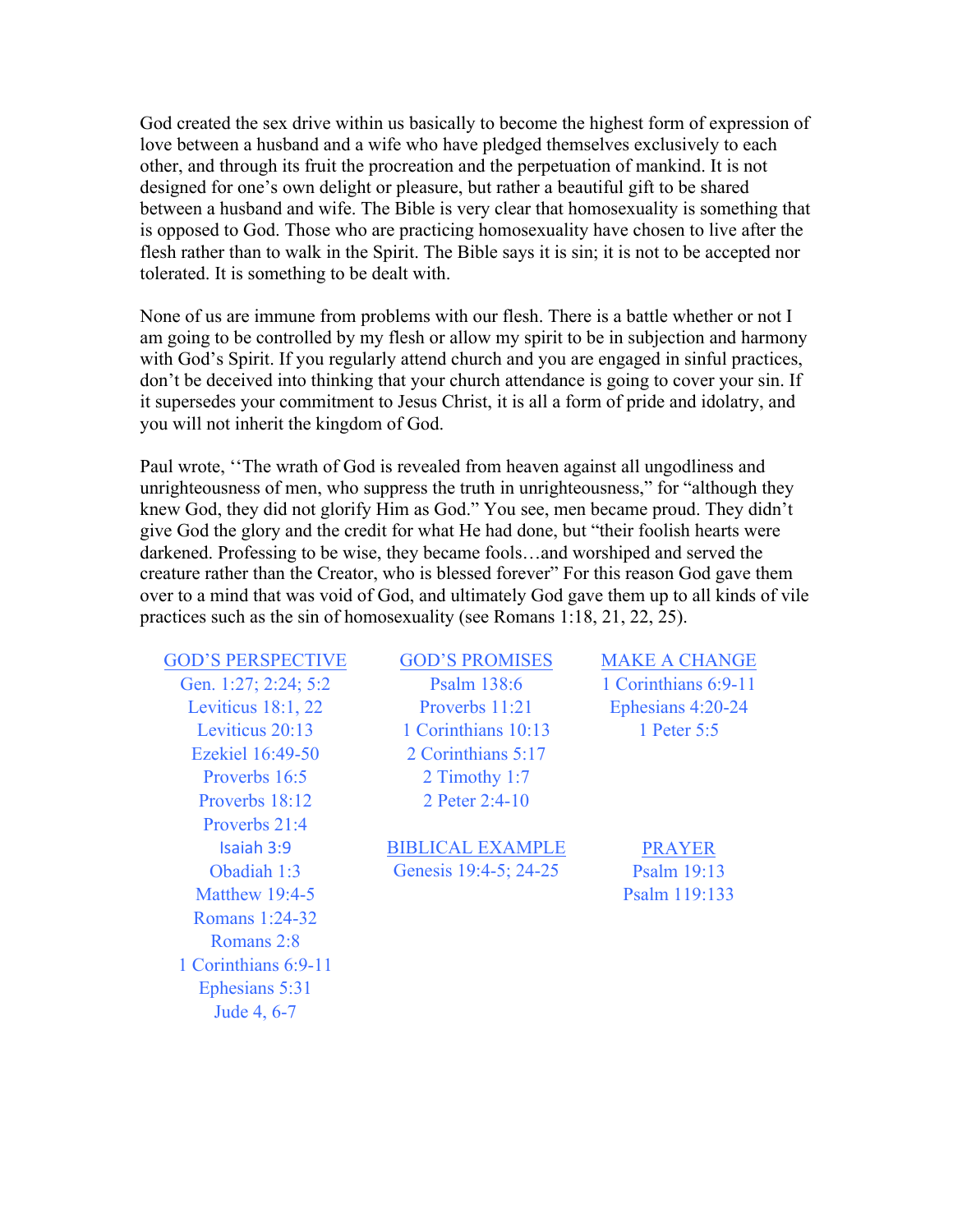#### **LOVE OF MONEY**

There's nothing wrong with money. It's a means by which we exchange commodities and goods with one another. The Bible doesn't say that money is evil––it says "the love of money is a root of all kinds of evil" (1 Timothy 6:10). If getting rich is the most important thing to you, and you are obsessed with wanting to get more and more money or possessions—that's when it becomes evil. When your love for money exceeds your love for the true and the living God, you are actually worshiping the god mammon, and you will then find yourself "straying from the faith in greediness, and pierced through with many sorrows."

There were many people in the Bible whom God blessed with great riches, but when their riches became more important than God, it became sinful. Such was the case for the young man written about in Matthew 19:20-22. His riches stood in the way of his following Jesus Christ. Jesus said, "Follow Me." But when the young man heard that saying, he went away sorrowful, for he had great possessions.

Riches are not wrong in and of themselves. But if your riches master your life, and if you are ruled by them and they have precedence over your relationship with God, then they are wrong. That's the essence; that's the heart of it. Do you want eternal life? Follow Jesus.

## GOD'S PERSPECTIVE GOD'S PROMISES MAKE A CHANGE

Matthew 6:21, 24 Luke 19:8 Luke 16:13

Deut. 8:17–20 2 Corinthians 9:8 Psalm 62:10

Proverbs 15:16 BIBLICAL EXAMPLE 1 Timothy 6:17-19 Ecclesiastes 5:10 Matthew 19:21-24 Hebrews 13:5 Luke 12:15 Philippians 4:11-12

1 Timothy 3:8 PRAYER 1 Timothy 6:10 1 Chronicles 29:12-13 Titus 1:7 Proverbs 30:8-9

Proverbs 3:9-10 Philippians 4:19 Proverbs 3:9-10 Proverbs 13:7 Proverbs 23:5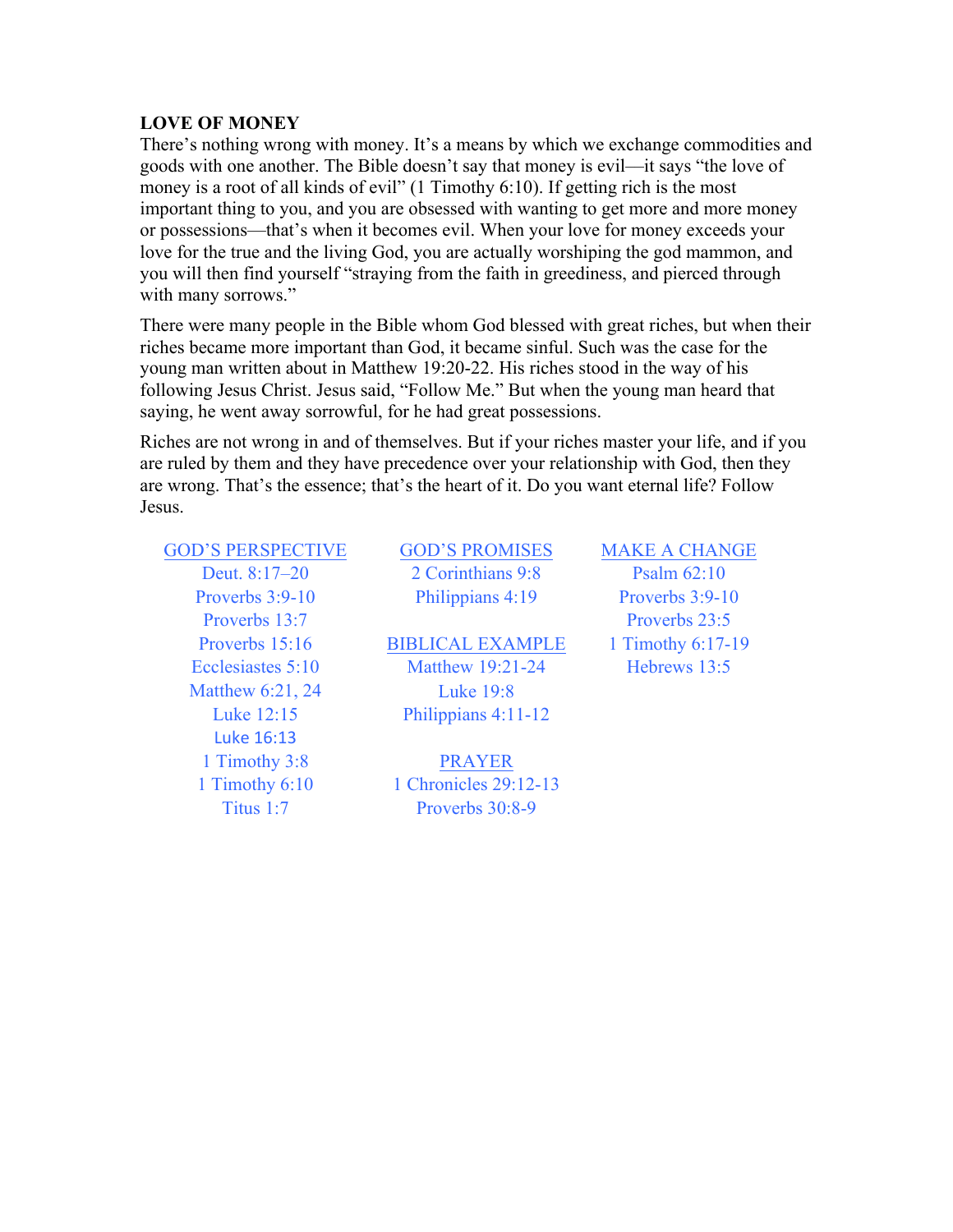#### **LUST**

Lust can never be satisfied. It will always demand more. The only cure for lust is to starve it to death. If you feed it, it will go into a feeding frenzy and draw you deeper and deeper into it.

The sin of lust began in the garden of Eden when Satan tempted Eve. So wouldn't it have been better had God not placed the tree there, averting the temptation to lust? But then how would God know you truly loved Him and wanted to obey Him unless you had a choice? Choices are necessary. Man was made in the image of God, self-governing, but there had to be something to choose from—something attractive and desirable. If it was ugly, bitter, or sour, all the temptation in the world couldn't get you to choose it. John summed it up, "For all that is in the world—the lust of the flesh, the lust of the eyes, and the pride of life—is not of the Father but is of the world" (1 John 2:16).

If you are a child of God, you are called to live a life separated from the defilement of the things in the world. So therefore, we are to separate ourselves from living after the lust of our flesh. We are not to be controlled, governed or following after our fleshly desires. If you fulfill the lust of your flesh, it is a one-way road. You can't retreat. Your flesh will always demand more and more and more. The Bible says, "Everyone who has this hope in Him purifies himself, just as He is pure" (1 John 3:3). God said, "Be holy, for I am holy" (1 Peter 1:16). So it's important for us to live a life of holiness and a life of separation from the world.

GOD'S PERSPECTIVE GOD'S PROMISES MAKE A CHANGE Proverbs 5:22-23 1 Corinthians 10:13 Proverbs 6:25-26 Proverbs 11:6 Romans 6:12 Ecclesiastes 10:8 Romans 13:13-14 1 John 2:16 **Job 31:1** Titus 2:11-12 Revelation 21:8 Hebrews 13:5

# Matthew 5:27-28 BIBLICAL EXAMPLE Galatians 5:16 Romans 8:5-8, 12 Genesis 3:1-4, 6 Colossians 3:5 James 1:14-15 2 Samuel 11:2-4 1 Thessalonians 4:3-5 2 Peter 1:2–4 2 Samuel 12:7, 9-10, 13-14 2 Timothy 2:22

Psalm 119:37, 133

**PRAYER** 1 Peter 1:13-16 Psalm 19:13 1 Peter 2:11-12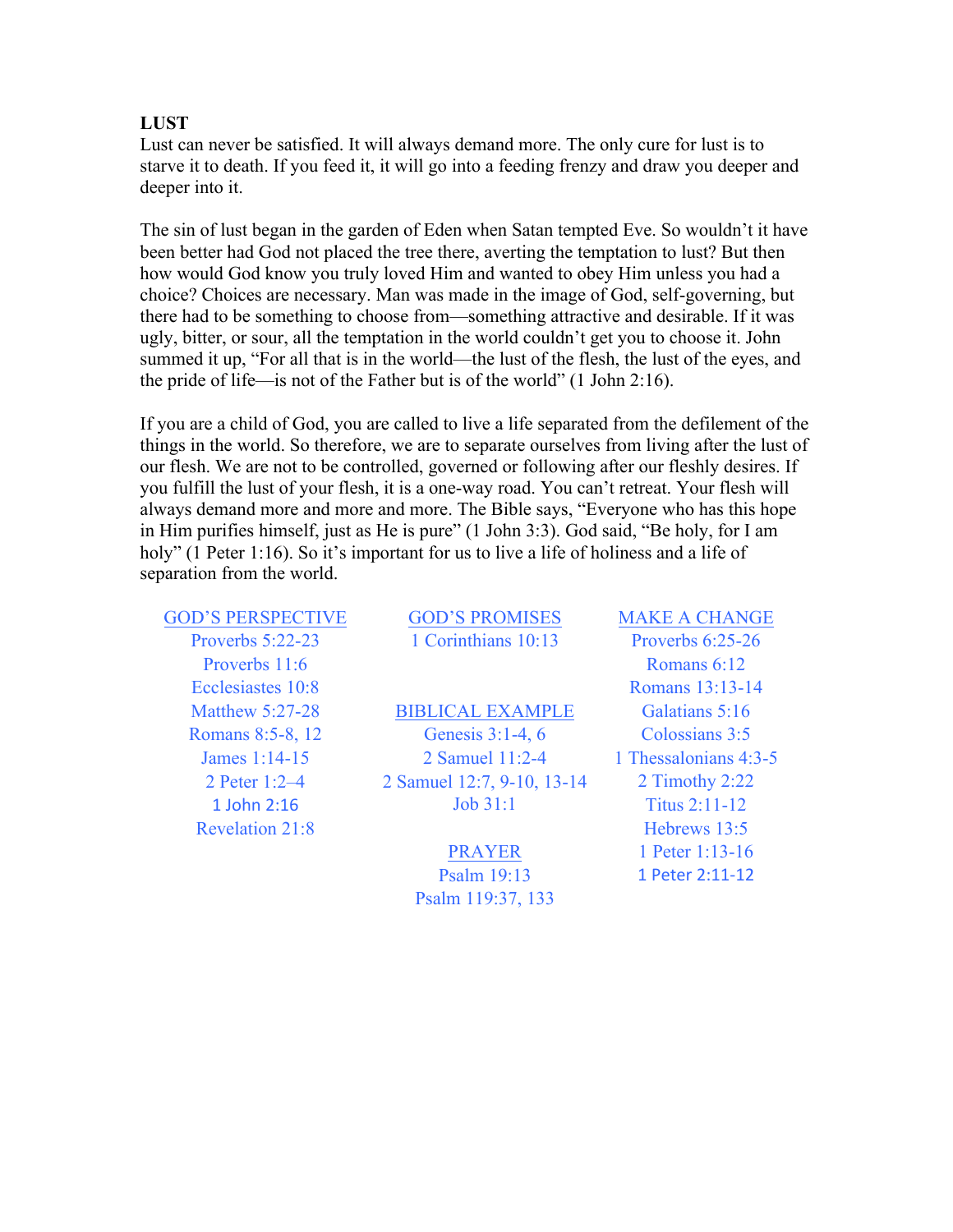#### **MASTURBATION**

Uncleanness is immorality, one of the works of the flesh listed in Galatians 5:19, and it can be a powerful sin that controls your life. So it's understandable that you could lose hope.

If we examine why we do the things that we do, we need to realize that man is a trinity made up of body, mind, and spirit. Either my mind is going to be controlled by fleshly desires, or it is going to be controlled by spiritual desires. If I am living after the flesh, giving in to the passions and desires of my flesh, then the result will be a carnal mind. Paul said we are to bring "every thought into captivity to the obedience of Christ" (2 Corinthians 10:5). When we find our minds absorbed in the things of the flesh, it's important to take a moment and stop and ask the Holy Spirit to take control. Start to sing a worship chorus. Turn your mind toward the Lord. Pray. Get into the Scriptures.

The Bible says, "How can a young man cleanse his way? By taking heed according to Your Word" (Psalm 119:9). The best defense that we have against the attacks and temptations of Satan is the Word of God hidden in our hearts. Saturate your life with the Word of God. As you are saturated with God's Word, there is that power against sin. The Word of God hidden in your heart gives you the best defense against the temptations of Satan. Reading God's Word will help you to live and to walk in the Spirit. When you do, you will not fulfill the lusts of the flesh.

#### GOD'S PERSPECTIVE GOD'S PROMISES MAKE A CHANGE

Galatians 5:19, 21-25 Romans 12:2 2 Timothy 2:25-26 **PRAYER** Romans 13:13-14

Romans 6:6 Romans 8:12-13 Romans 6:12

James 1:13-15 Psalm 19:13 1 Corinthians 6:19-20 1 Peter 2:11 **Psalm 119:9-12** 2 Corinthians 7:1 2 Peter 2:19 Philippians 4:13 2 Corinthians 10:5 Galatians 5:16-17

> Ephesians 4:22-24 Colossians 3:2 1 Peter 4:1-2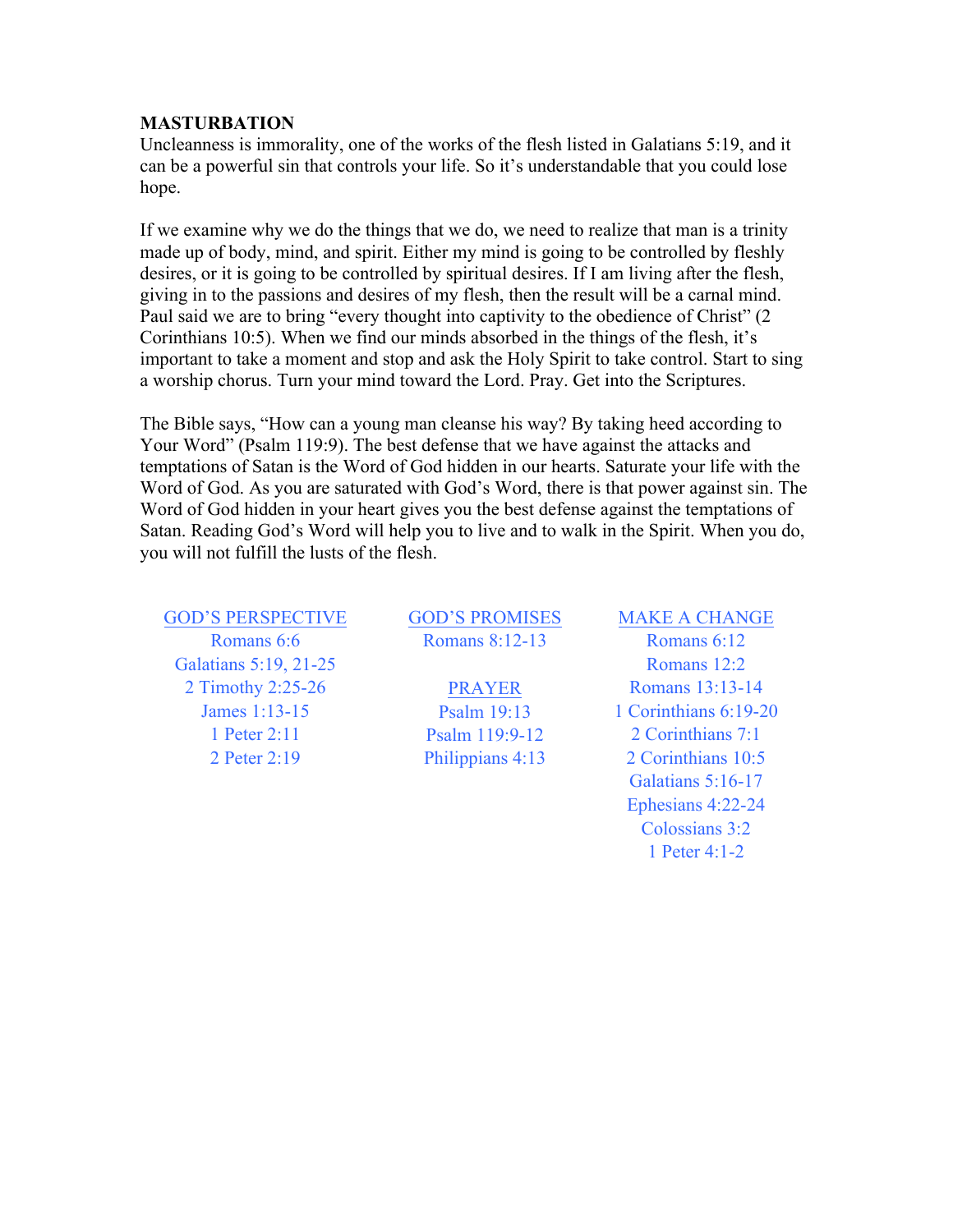#### **MATERIALISM**

Materialism is a lust for the things of the flesh, to possess worldly things. Jesus said, "Do not lay up for yourselves treasures on earth, where moth and rust destroy and where thieves break in and steal; but lay up for yourselves treasures in heaven, where neither moth nor rust destroys and where thieves do not break in and steal. For where your treasure is, there your heart will be also" (Matthew 6:19-21). That's the bottom line: Where is your heart? Do you desire heavenly things or earthly things? Do you want a new car, home or clothes, or do you desire spiritual things such as a greater faith in God and a love and kindness towards other people? Whatever things you treasure most reveal the condition of your heart.

Materialism will blind a person to things that are perfectly obvious. God has given us all things to enjoy, our homes, our families, but the sin of materialism turns the blessings of God into a curse. These things that were intended to be a blessing can become a master, and a person can become enslaved to worldly things. The truth of the matter is, you are serving God or mammon, one or the other—but you can't serve them both; you can't mix light and darkness. Mammon is a worldly treasure. And since God has given to us the ability and the capacity to reason and to choose, we must decide whether we will serve God or mammon. You're the one who makes the choice whether you will put your heart and your life into the things that are eternal or into the things that will pass away.

Proverbs 22:4 Mark 4:18–20 Proverbs 23:4-5 PRAYER Luke 12:15 Ecclesiastes 5:10 Proverbs 30:8-9 Galatians 5:16 1 Timothy 6:6-10 Hebrews 13:5 Hebrews 11:24-26 1 John 2:15

#### GOD'S PERSPECTIVE BIBLICAL EXAMPLE MAKE A CHANGE Psalm 49:6-20 Luke 12:16-20 Matthew 6:19-21

Matthew 6:24 Colossians 3:2-4 Luke 16:13 1 Timothy 6:17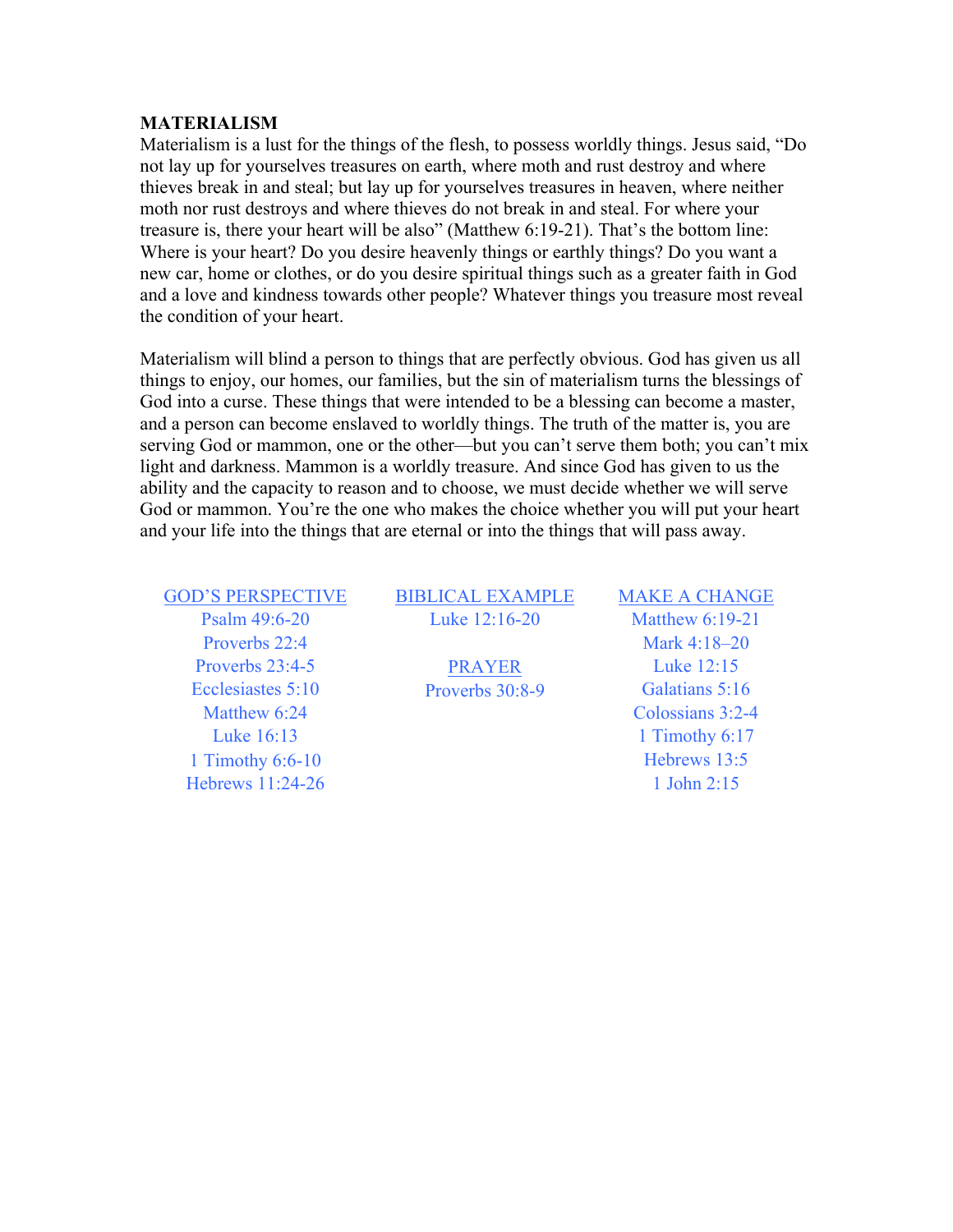#### **PORNOGRAPHY**

When a person gives himself over to lust, he loses all sense of balance and propriety, and as such is a person who has given himself over to pornography. He has to keep going deeper and deeper into that realm to find a sense of satisfaction. But he's never really satisfied. It's an appetite that doesn't quit—until it just has taken over and controls his life. He becomes enslaved and addicted.

But there is hope for the one who wants to be free from the addiction and slavery of pornography. Psalm 119:9-12 promises, "How can a young man cleanse his way? By taking heed according to Your word. With my whole heart I have sought You; oh, let me not wander from Your commandments! Your word I have hidden in my heart, that I might not sin against You." Also, a healthy respect for God and the awareness that He is always with us helps us to purify ourselves, and to live in such a way that we do not offend Him.

It's a tragic thing to see a person who is really given over to lust, because their life becomes so unbalanced. There's no moderation at all. They go hog wild. But the tragic thing is that they never find a place of satisfaction.

With this ugly scene in mind the psalmist wrote, "And God gave them their request [or the lust of their heart], but sent leanness into their soul" (Psalm 106:15). And that's always the tragic consequence of giving yourself over to pornography. You suffer spiritually. You see, there is the world of the flesh and there is the world of the spirit, and they are mutually exclusive in that no person can serve two masters. You're either going to be mastered by your flesh or by the Spirit. And these two are warring against each other. Paul said, "For the flesh lusts against the Spirit, and the Spirit against the flesh; and these are contrary to one another, so that you do not do the things that you wish" (Galatians 5:17). There is a battle going on for the control of your life. If you give yourself over to the flesh to be controlled by the flesh, then it brings you into the bondage of corruption. It brings you into this desire that cannot be satisfied but only grows.

Paul the apostle said, "Walk in the Spirit and you will not fulfill the lust of the flesh." And you will find that there's such a full satisfaction in walking in the Spirit. The problem is that people will not make a true and full commitment to God. They will either make provision or compromise. But the only cure is to commit your life completely to the things of the Spirit. And when you do, you'll find that you can't do two things. You cannot be walking after the Spirit and still living after the flesh. But that walk after the Spirit actually puts the flesh in its proper place and under control.

Now, we still live in a fleshly body—and there are still those body appetites. But thank God they don't rule me anymore. I'm not a slave to them and they take their proper place. God never intended that any of us should be a servant to our flesh, a slave to the desires of our flesh. God intended that we should have victory over the flesh. And that victory comes when the spirit is supreme and we're walking after the Spirit and living after the things of the Spirit. Then you do not fulfill the desires of your flesh. You don't need to.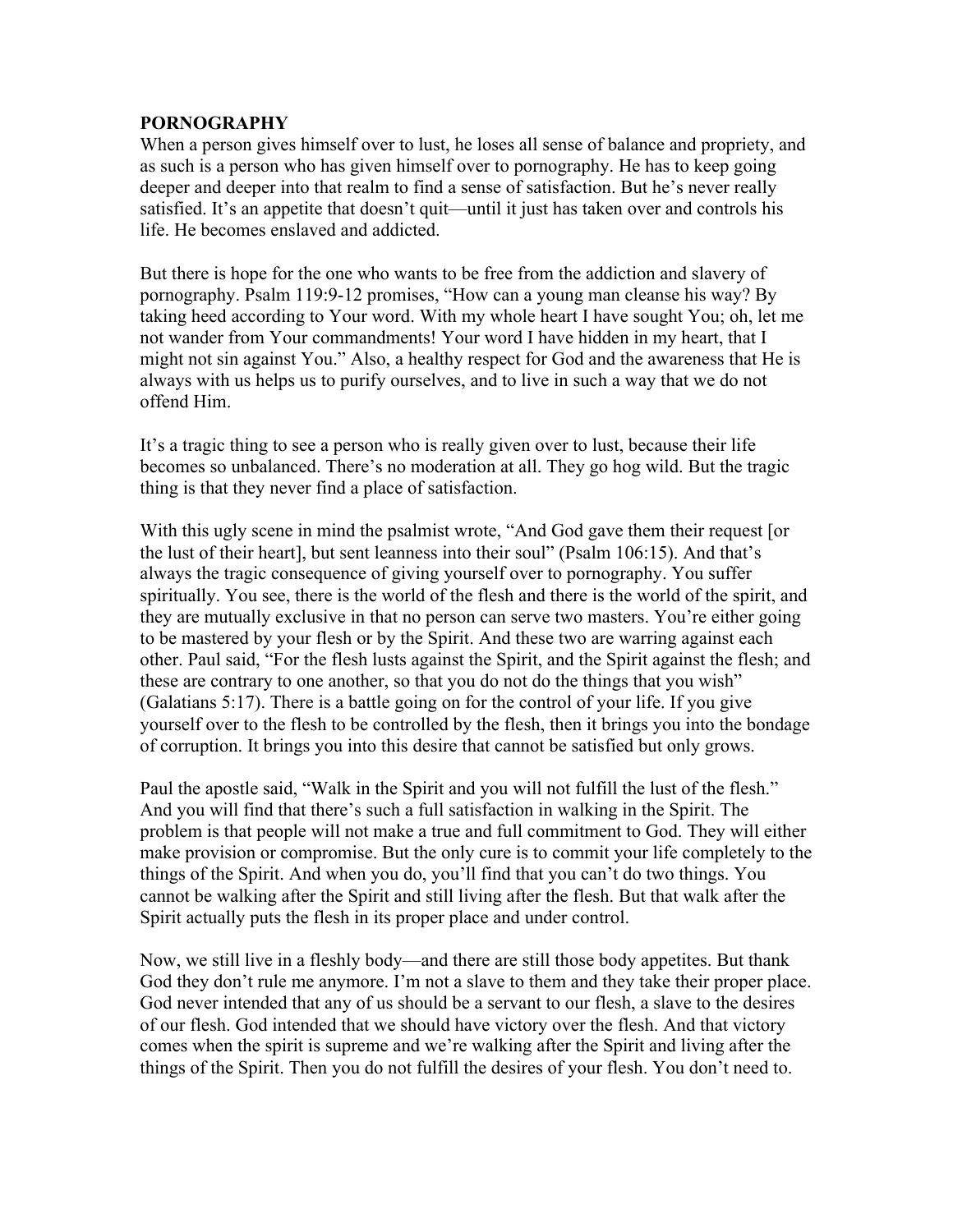You can have a life that is rich and full, and you're free from those things that were destroying you.

| <b>GOD'S PERSPECTIVE</b> | <b>GOD'S PROMISES</b>   | <b>MAKE A CHANGE</b>  |
|--------------------------|-------------------------|-----------------------|
| Psalm 101:2-4            | Psalm 119:1-2           | Job 31:1              |
| Psalm 106:15             | John 8:32               | Proverbs 4:23         |
| Psalm 119:9              | Galatians 5:16          | Proverbs 6.25         |
| Proverbs 5:20            |                         | 1 Corinthians 5:9, 11 |
| Matthew $5.28$           | <b>BIBLICAL EXAMPLE</b> | Galatians 5:24        |
| <b>Romans</b> 13:14      | 1 Kings 11:4-6, 11      | Ephesians 2:1-6       |
| Galatians 5:16-17, 19    | 2 Peter 2:14            | Ephesians 4:22        |
| James 1:14-15            |                         | 2 Timothy 2:22        |
| 1 John 2:16              | <b>PRAYER</b>           | Titus $2:11-12$       |
| <b>Revelation 21:8</b>   | Psalm 19:13             | James 1:14-15         |
|                          | Psalm 119:18, 33, 37    | 1 Peter 1:13-16       |
|                          |                         | 1 Peter 2:11          |
|                          |                         |                       |

#### **SEXUAL IMMORALITY**

One of the great weaknesses of the church today is the toleration of sexual immorality such as fornication, or people living together outside of marriage, or homosexuality.

Don't give it an inch. Make no provision for it but put on the Lord Jesus Christ. It's important that we cast off the works of darkness and we put on the armor of light. That means to put a block on the Internet so sexual images don't pop up. These are the last days and we must walk in holiness and purity because we want to be found in the righteousness of Christ.

There are always those who fool themselves into thinking that they could live immorally and still be Christians. But the apostle Paul made it clear that "fornicators, idolaters, adulterers, homosexuals, sodomites, thieves, covetous, drunkards, revilers, and extortioners will not inherit the kingdom of God" (see 1 Corinthians 6:9-10). That was a part of your past life. If you want to be God's child, He will clean up your life. Don't go back to that.

There are still others who say, "It's my body, I can do as I please." Isn't that what we're hearing today, especially when it comes to pro-choice? Well, that may be true of the person in the world, but it is not true of the child of God. It's not your body anymore. It's been redeemed. You've been bought with a price. Jesus redeemed you from that lost, enslaved state, that you might be free now to serve, worship, and to glorify God in your body. The Bible teaches that the end result of being sexually promiscuous will be disastrous. It will destroy you and your life, and it will bring you into poverty. It will rob you of everything that is worthwhile and good, including your health.

Paul said to the church of Corinth, "Don't you realize that you cannot be joined together with a prostitute? Since you are Christ's, then you are seeking to make Christ a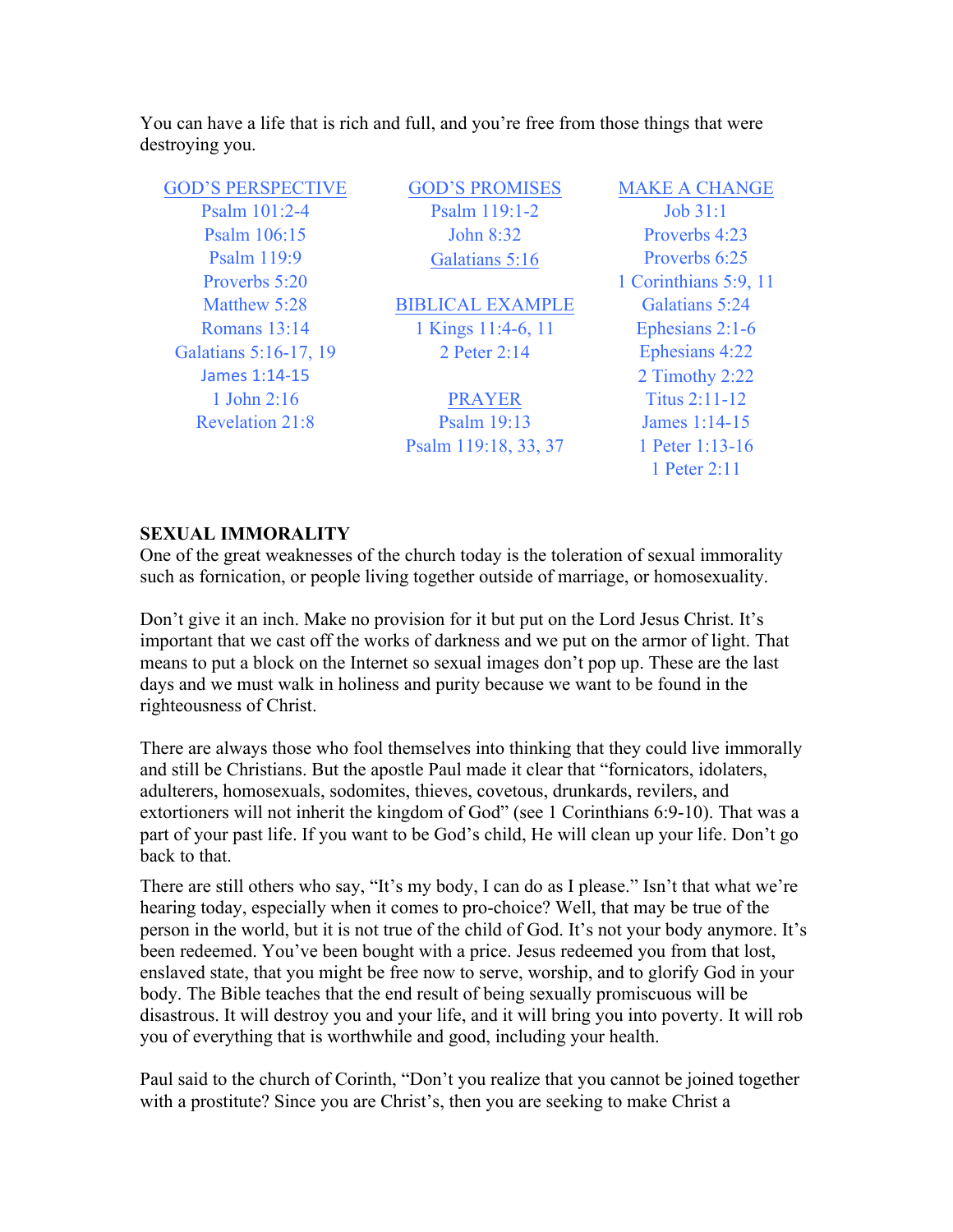participator in that immorality" (see 1 Corinthians 6:16-18). It can't be! The Lord won't join Himself to sin. He cannot be one with sin.

It is important that we purpose in our hearts to live a life of moral purity. That is what enabled Joseph to flee Potiphar's wife when she sought to entice him (see Genesis 39). He had already determined in his heart that his body belonged to God, so when evil presented itself he knew he must flee. Paul wrote to Timothy, "Flee youthful lusts" (2 Timothy 2:22).

In our world today we have many people who worship sex; it's their god or goddess. They're too sophisticated to carve out little idols anymore, but nonetheless it is still their god. They may have pictures that would be an equivalent in a sense to these idols. If you observe that person's life, you see that their whole life revolves around sex and sexual encounters. That's what they live for and that's what they talk about. It is really the god that controls their life. However, the Bible teaches that the end result of being sexually promiscuous will be disastrous. It will destroy you and your life, and it will bring you into poverty. It will rob you of everything that is worthwhile and good, including your health.

GOD'S PERSPECTIVE GOD'S PROMISES MAKE A CHANGE Exodus 20:14 **John 8:32** Proverbs 6:23-29 Leviticus 20:10 Galatians 5:16 Proverbs 7:1-5, 24-27 Deuteronomy 5:18 Romans 6:12-13 Proverbs 2:16-19 BIBLICAL EXAMPLE Romans 12:1-2 Matthew 5:27-28 Genesis 39:12 Romans 13:14 Matthew 15:19-20 1 Corinthians 6:15-17 1 Corinthians 6:18-20 Romans 1:18, 22, 24, 26-29, 32 Colossians 3:5-7 1 Cor. 6:13b, 16 2 Timothy 2:22 Galatians 5:19-21 1 Peter 2:11 1 Thesslonians 4:3-8 1 John 2:15-16 Hebrews 13:4 James 1:13-14

Genesis 2:24 Psalm 119:1-2 Prov. 5:1-5, 8-9, 15-23

### **SMOKING**

"As a Christian, can I smoke cigarettes? I find that it just sort of calms me down." Let me ask you this: Can it get a hold on your life so that you've just got to have another one? Is that really calming you down? God never intended that man should be ruled by his flesh; God intended that you should be ruled by the Spirit. There are things that will hinder your progress in your walk with the Lord. They're not wrong, whereby it's a sin, but they are hindrances in the way of following Jesus.

You're a born-again Christian—so why does it seem impossible to stop smoking? Second Timothy 3:5 says, "Having a form of godliness but denying its power." That is an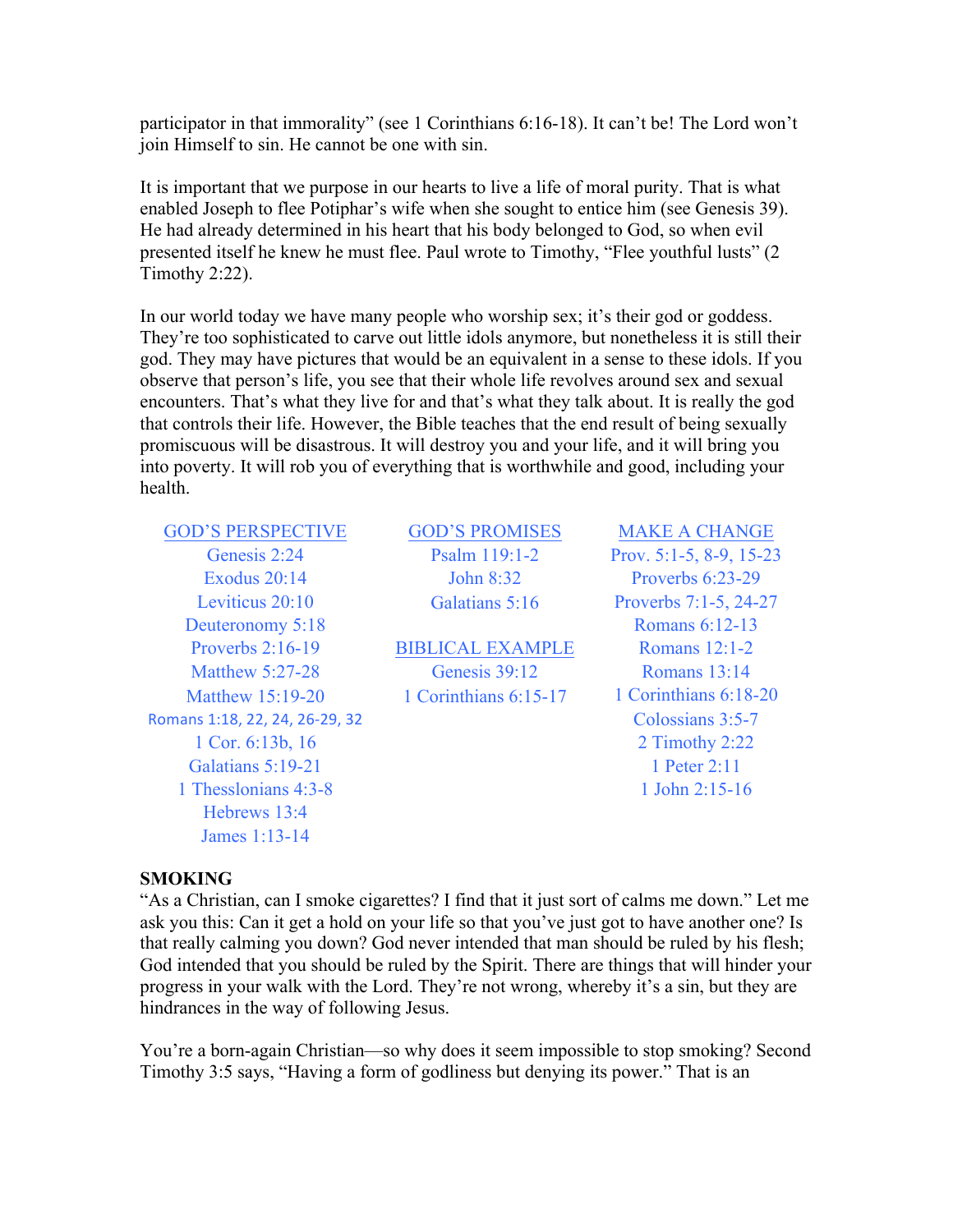accurate description of much of the church today. They observe rituals by going to church every Sunday, and have a form of godliness, but they lack power.

Jesus said, "Without Me you can do nothing" (John 15:5). When you come to Christ and understand the cross, you realize not only was Jesus crucified for your sins, but you are crucified with Christ. I no longer am held by the power of sin but I am dead to sin and alive to God through Jesus Christ. Sin no longer rules over me. So this is the principle: As a believer, I am now crucified with Christ. I have reckoned my old life and nature to be dead.

Now, that doesn't mean I completely lose the desires of the flesh, but they no longer rule over me. I no longer have to obey them. I'm no longer a slave to my fleshly desires, but I'm a slave of Jesus Christ. My desire is to obey Him and to please Him. And because of this, I can overcome sin through Him.

God has given us pure air with oxygen to breathe. But when you breathe in chemical substances, such as nicotine, it will affect your brain to give an altered state of consciousness. It will give you a feeling of euphoria or excitement. But the truth is, that isn't why God created your breathing. By smoking cigarettes, or anything else for that matter, you are twisting the use that God had originally intended. And what happens? You soon become addicted and then you become enslaved. Now your body is ruling over you. You're no longer in control. God never intended that man should be ruled by his flesh; God intended that you should be ruled by the Spirit.

There are things that will hinder my progress in my walk with the Lord. They're not wrong, whereby I can label them as sin, but they are hindrances. Paul said, "All things are lawful for me, but all things are not helpful. All things are lawful for me, but I will not be brought under the power of any" (1 Corinthians 6:12). In the book of Hebrews it says, "Let us lay aside every weight, and the sin which so easily ensnares *us,* and let us run with endurance the race that is set before us" (Hebrews 12:1). And so we need to deny those things that would hinder us that stand in the way of following Jesus. We need to use wisdom in the exercise of our liberty in Christ. Don't use your liberty as an occasion for the flesh, because if you do, it'll bring you into bondage.

First Corinthians 3:16-17 declares, "Do you not know that you are the temple of God and that the Spirit of God dwells in you? If anyone defiles the temple of God, God will destroy him. For the temple of God is holy, which temple you are." If you are a child of God, then you are a temple of God and the Holy Spirit lives inside you. And as Paul reminds us, God's temple is holy and shouldn't be mistreated or defiled. Now there are some people who use this passage to teach against smoking cigarettes. That could certainly be a good application; but to be consistent, we must then include candy bars and everything else that is bad for us. Our bodies are His holy temples, and we need to keep them pure.

Let's say you agree that smoking cigarettes is wrong, and you want the Lord to help you quit. You're a Christian. You're born-again. So why does it seem impossible for you to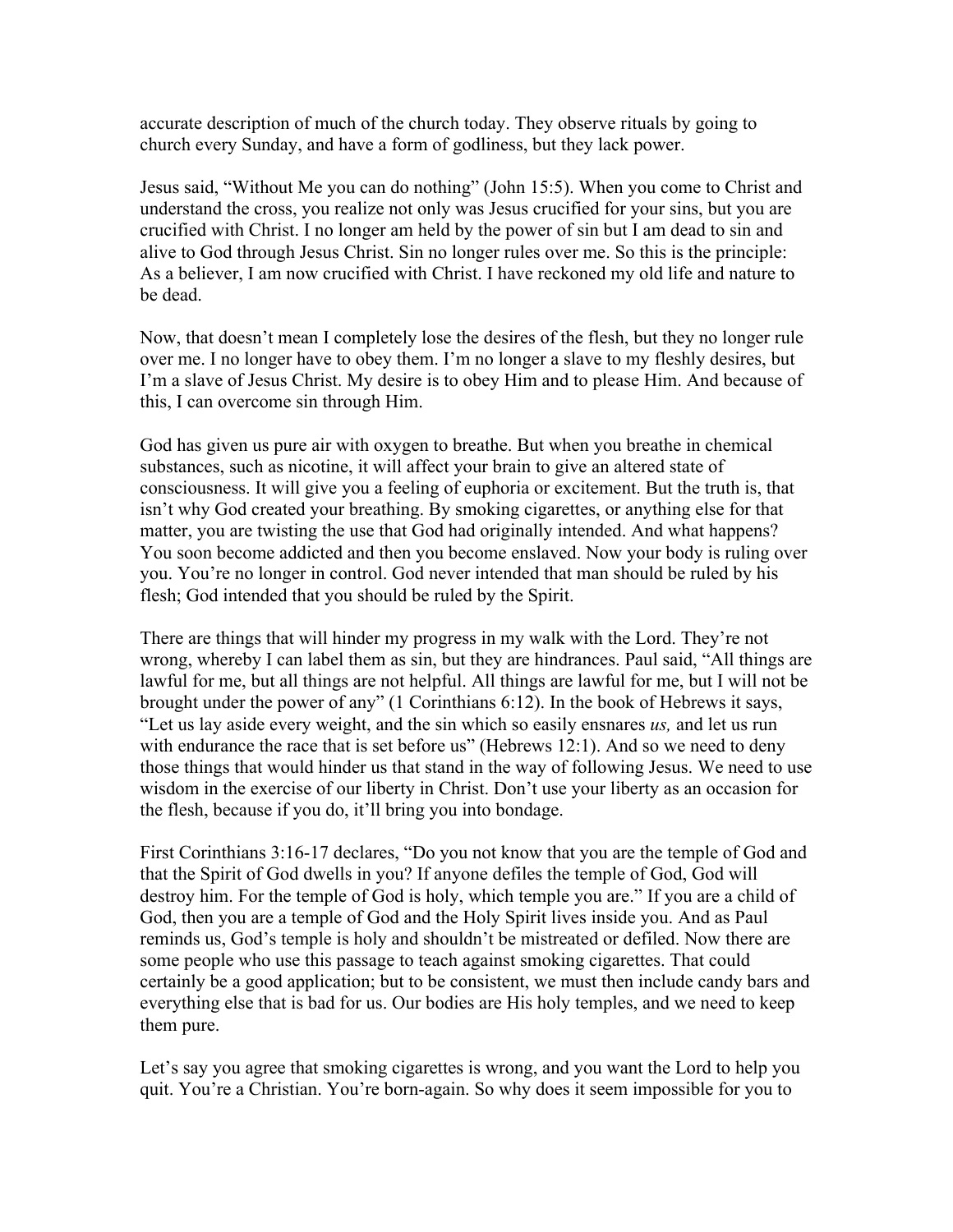stop smoking? Second Timothy 3:5 says, "Having a form of godliness but denying its power." That is an accurate description of much of the church today. They observe rituals by going to church every Sunday, and have a form of godliness, but they lack power. Churches have often just become social centers, where one can get some entertaining message dealing with psychological issues, and hear some inspiring music; but the power of God is left out.

Every one of us is either a servant of God or a servant of Satan. And it is God's desire to bring us out of the bondage of the kingdom of darkness, Satan's kingdom, and to bring us into His glorious kingdom. But there is a war going on, a spiritual warfare, and Satan is doing his best to keep you in bondage. And Satan uses the world and the flesh in order to bring you into bondage unto himself.

First John 2:14 declares, "I have written to you, young men, because you are strong, and the Word of God abides in you, and you have overcome the wicked one." In other words, John gives us the secret to how these young men overcame sin: they were strong in God's Word. They lived in it. King David asked, "How can a young man cleanse his way? By taking heed according to Your Word. With my whole heart I have sought You; oh, let me not wander from Your commandments! Your word I have hidden in my heart, that I might not sin against You" (Psalm 119:9-11).

Oh, how we need the power of the Holy Spirit and the Word of God working in our lives. To ignore the power of the Holy Spirit and God's Word is to teach people how to get along in life without God, and without Him we can't do anything.

We're no longer slaves to our flesh, sin or Satan when we're born again (Romans 6; 2) Timothy 2:26). We're also free from the Law. But we must exercise our freedom in a way that will not bring us back into bondage.

GOD'S PERSPECTIVE GOD'S PROMISES MAKE A CHANGE Deut. 5:6-7, 9-10 Galatians 6:7-8 Romans 12:1-2 1 Corinthians 3:16-17 2 Timothy 3:5 Galatians 2:20 PRAYER Hebrews 12:1 2 Timothy 2:26 Psalm 119:37 1 Peter 2:16 2 Peter 2:19 1 John 2:14

Genesis 2:7 1 Corinthians 10:13 Psalm 119:9-11 Exodus 20:3, 5 2 Corinthians 7:1 John 8:34, 36

Romans 6:6 BIBLICAL EXAMPLE 1 Cor. 6:12, 19-20 1 Corinthians 2:5 1 Corinthians 9:24-27 Galatians 5:13, 24-25

Job 33:4 Romans 13:14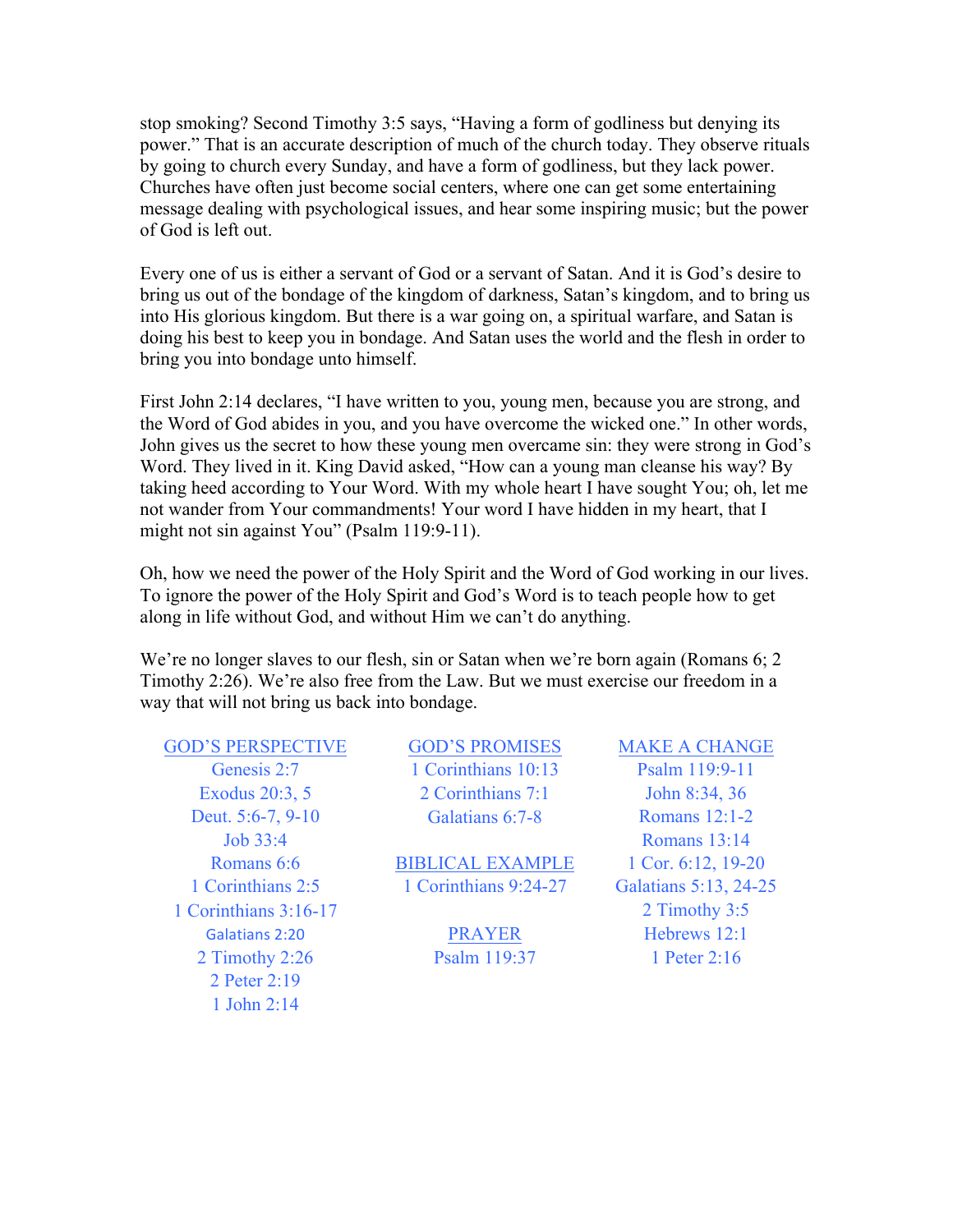#### **TELEVISION**

Many people have stunted spiritual development because pleasure is their thing. Their minds are distracted and drawn away by the pleasures of this world. Movies and television contribute greatly to this. So many people spend their evenings in front of the television set, seeking pleasure, seeking to be entertained. Yet Paul the apostle speaks about the decadent society, the horrible things that were going on as far as violence and immorality, and he said, "Not only do they do such things but they take pleasure in those that do them" (Romans 1:32).

Now you may be true and faithful to your marriage, you may be of the character and sort that you would never cheat on your wife, but if you are watching adultery on TV, in being entertained by it, you are vicariously entering into it.

When pleasure supersedes your relationship with Jesus, it can sap spiritual life from you, and it can keep you in an arrested spiritual state. Those who spend maybe eight, ten hours a week in front of the television will tell you, "Oh, I just didn't have time to read my Bible." And so many people allow these other things to become first and supersede their relationship with Jesus. And thus, though they have received Jesus and claim to be Christians, their lives never bring forth fruit. They never develop; they never grow. The fruitfulness is choked out by these other things.

I would like to suggest that this week, during that time when you normally sit down and pollute your mind with television—instead of clicking on the remote, turn your face towards God. Dedicate yourself to prayer and reading the Bible. Turn off your television and turn your face to God.

GOD'S PERSPECTIVE GOD'S PROMISES MAKE A CHANGE Romans 6:21 Galatians 6:7-8 Romans 16:19b 1 Timothy 5:22 Colossians 4:5 Revelation 18:4 PRAYER 1 Peter 4:3

Luke 8:14 Isaiah 33:15-16 Psalm 101:2-4, 7 Romans 1:28-32 Romans 8:13 Romans 13:14

2 Corinthians 10:4-6 BIBLICAL EXAMPLE Philippians 4:8 Ephesians 4:17-19 Psalm 50:18 Colossians 3:16

Psalm 119:37

Romans 8:7 Ephesians 5:11-16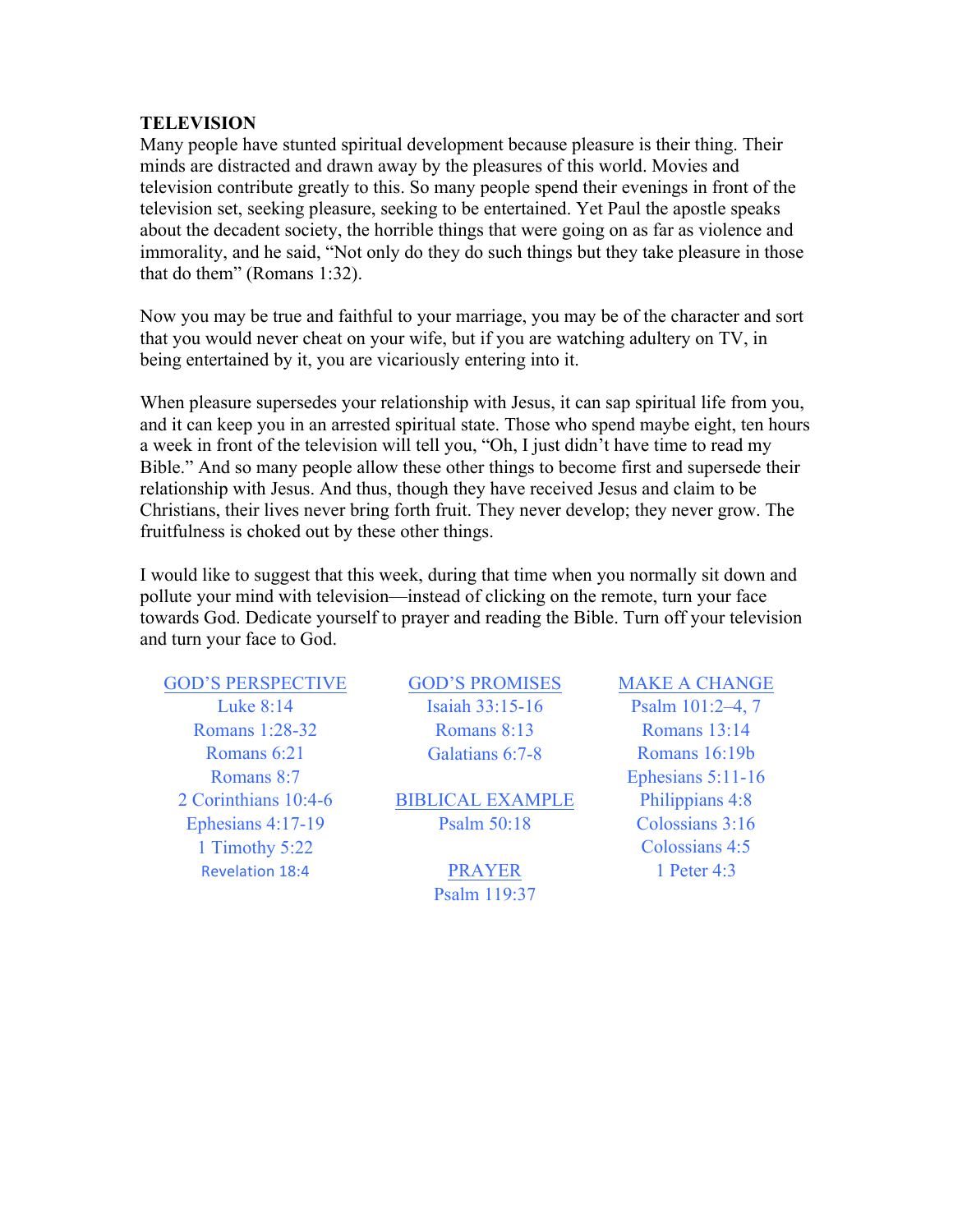#### **TEMPER**

A hot temper is like the wave of the sea that has no rest, driven by the winds of passion. It is like a volcano waiting to erupt.

So often a person will try to strategize a bad temper by saying, "Well, I've learned to count to ten before I react." They try to figure out how to keep from losing their temper, but then they lose control and say all kinds of horrible, ugly things. And then they hate themselves for doing it. And yet when faced with a provocation again, they explode.

God has a better way. The person who has yielded his life to follow Jesus Christ is at peace with the circumstances of his life. He has greater patience; he is more gentle. There is a temperance knowing that God rules one's life. As a person sees God working through their anger, it's like they can't believe it. It's very exciting to see God doing this work within a person what they could not do for themselves. It's God's work; it's His battle. Give your hot temper over to God and let the Holy Spirit help you overcome your anger.

Proverbs 25:28 Ephesians 4:31 Proverbs 29:22 Colossians 3:8 Ecclesiastes 7:9 James 1:19-20 Galatians 5:19-21 Titus 1:7

GOD'S PERSPECTIVE BIBLICAL EXAMPLES MAKE A CHANGE Proverbs 14:29 1 Samuel 20:27-33 Psalm 37:8 Proverbs 15:1, 18 Psalm 106:32-33 Proverbs 22:24-25

#### **TRANSGENDER**

In the King James Version of the Bible, 1 Corinthians 6:9-10 reads, "Know ye not that the unrighteous shall not inherit the kingdom of God? Be not deceived: neither fornicators, nor idolaters, nor adulterers, nor effeminate, nor abusers of themselves with mankind, nor thieves, nor covetous, nor drunkards, nor revilers, nor extortioners, shall inherit the kingdom of God."

If you are engaged in these practices, don't be deceived into thinking that your church attendance is going to cover your sin. If you are effeminate seeking to be female when you are male, or female seeking to be male, you will not inherit the kingdom of God.

The book of Jonah shares a valuable lesson. In the KJV, Jonah 2:8 reads, "They that observe lying vanities forsake their own mercy." "Lying vanities" is translated "worthless idols." Even though Jonah knew the Scriptures, he believed worthless lies. He thought he could escape the presence of God. Psalm 139:7-8 declares, "Where can I flee from Your presence? If I ascend into heaven, You are there; if I make my bed in hell, behold, You are there." Another lie Jonah believed was that his plan for his life was better than God's plan. Not so. God's thoughts concerning you are "of peace and not evil" (see Jeremiah 29:11). Jonah also believed the lie that he could resist the call of God and still win. How many of these lying, worthless vanities do you believe?